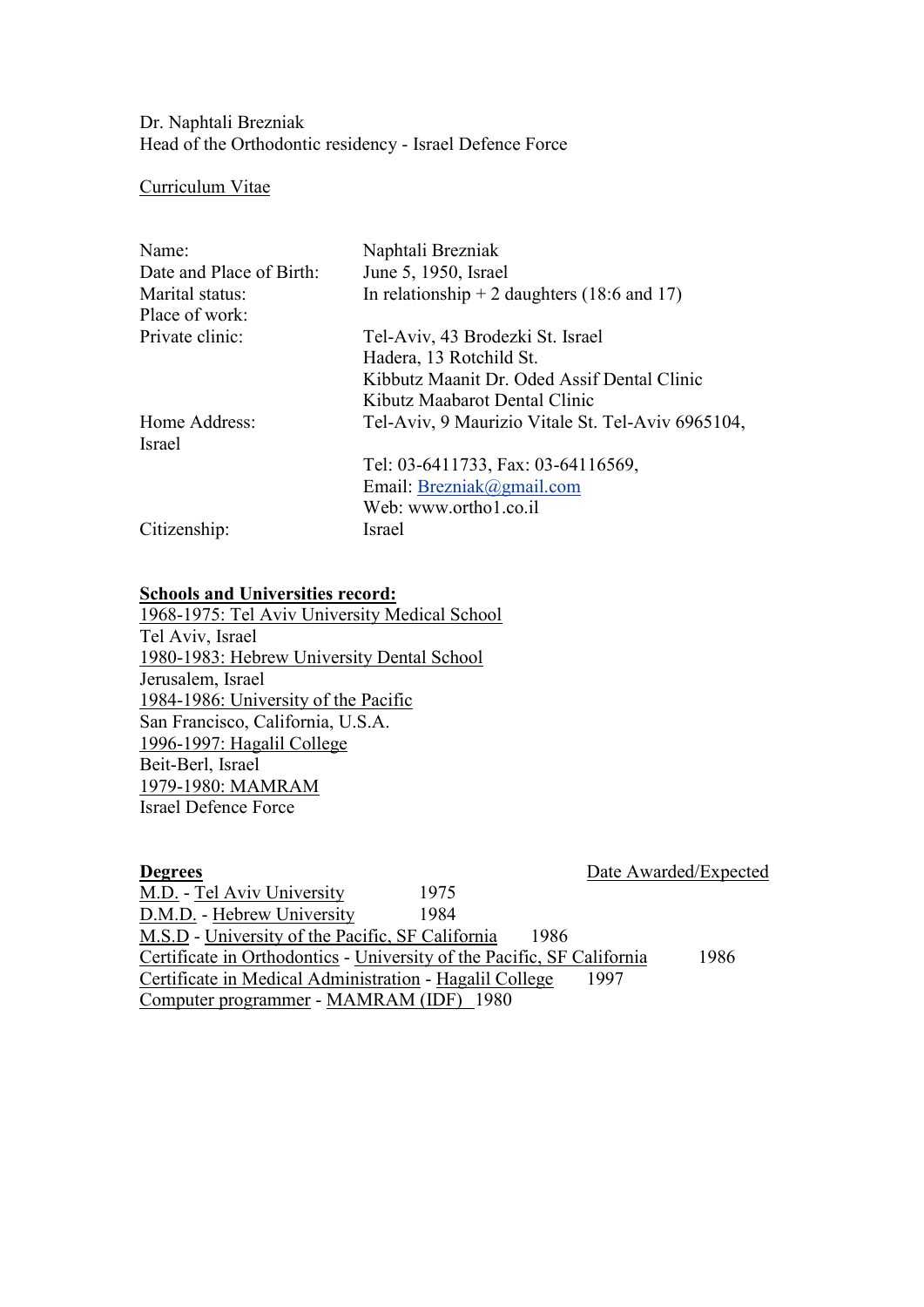**Specialties:** Board certified - Israeli Board of Orthodontics 1989 Board certified (Diplomat) - **American Board of Orthodontics** 1997

## **Work Experience**

**A: Israel Defence Forces:**

1976-1979 - **Physician** - in a Navy unit

- 1980-1981 Mamram programming and informational technology
- 1980-1984 **Company Commander of medical troop** Active in the 1982 War of Galilee
- 1983-1984 **Dentist -** General dentistry
- 1986-1997 **- Head of the Orthodontic Department, The center of Dentistry, Sheba Medical center, Tel-Hashomer –** (lieutenant colonel)
- 2000-2012 **Head of the Orthodontic Residency -** (as civilian)

## **B: Yosseftal Medical Center - Eilat**

1976-1979 - **Physician** - Emergency Medicine, Public health - Family Doctor, and Hyperbaric medicine.

## **C: Tel-Aviv University - Orthodontic Department** 1987-1993 - **Instructor**

## **D: Orthodontics**

1987-open - **Orthodontist** - in a private clinic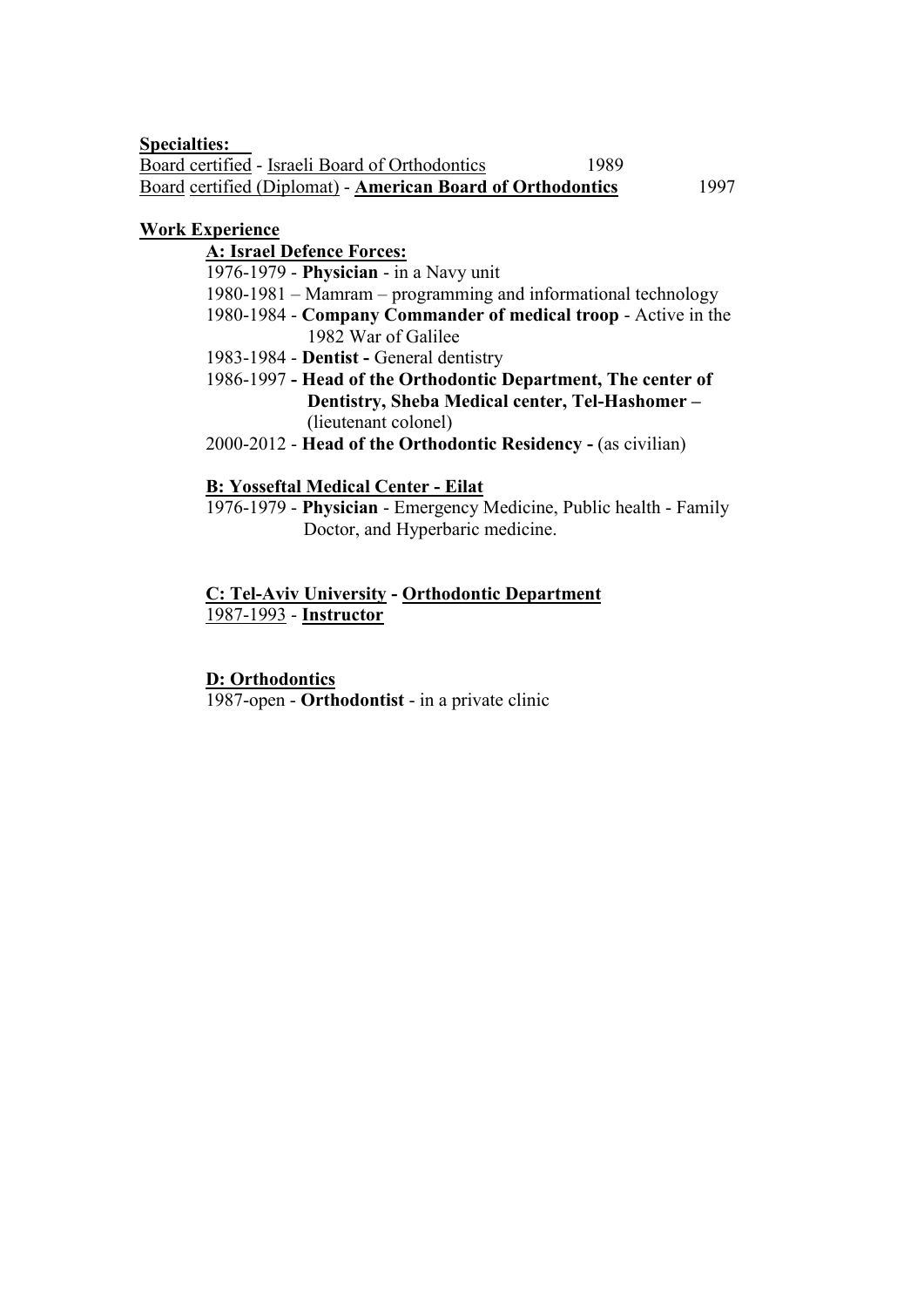## **Other Courses and Special Experience of Study**

Basic sciences in immunology 1995-1999 (Sheba Medical Center - Heller institute) Build-up of a protocol to quantitatively evaluate the amount of SAA and IgD blood levels using ELISA Computer programming 1998 - in a private school (One to One) - Web Page builder

# **Membership in Professional Societies**

American Association of Orthodontics 1984-open American Boards of Orthodontics - College of Diplomat 1997-open World Federation of Orthodontists 1988-open Israeli Dental Association 1988-open Israeli Orthodontic Society 1987-open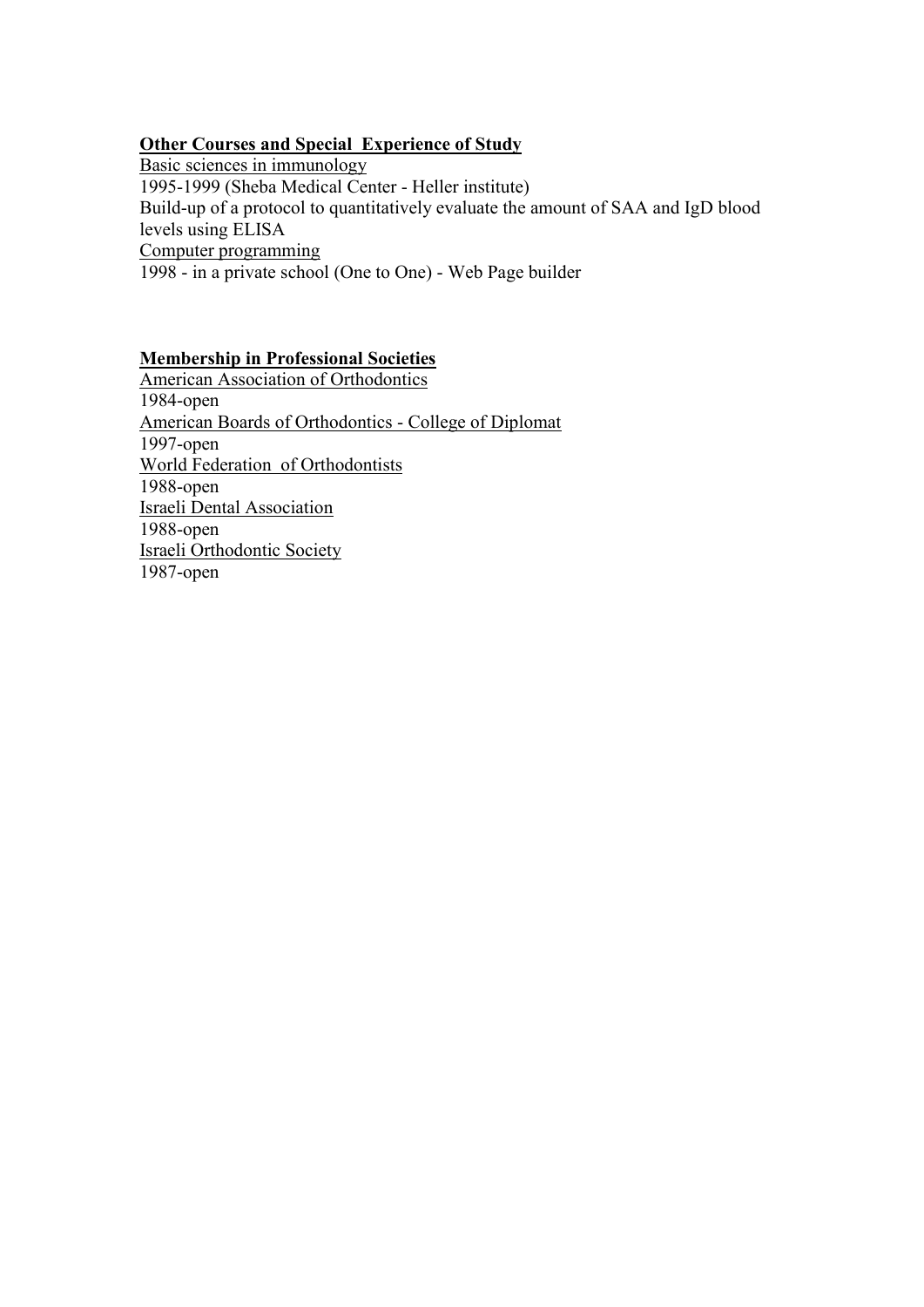## **Professional and Academic Activities**

Israel Dental Association - Scientific Council - Orthodontics Section 1992-open, member of; **1995-2000: head of** Israel Dental Association - Scientific Council - Orthodontics and Pedodontics Examination Committee 1992 - 2000: member of Israeli Dental Association - Judge in dental affairs 1997-2000: member of Israel Orthodontic Society 1999-2001: **president of**

## **Editorial Reviewer**

American Journal of Orthodontics and Dentofacial Orthopedics 1993 - open, reviewer of the journal Angle Orthodontist 2002 - open, reviewer of the journal

**Awards** Hebrew University 1983 **Excellent student**

Frederick T. West Leadership Award **Outstanding student leadership; University of the Pacific 1986**

Orthodontic Alumni Association Award **Outstanding research thesis; University of the Pacific 1986**

The Israeli Orthodontic Society **Outstanding Contribution to the Orthodontic Society 2016**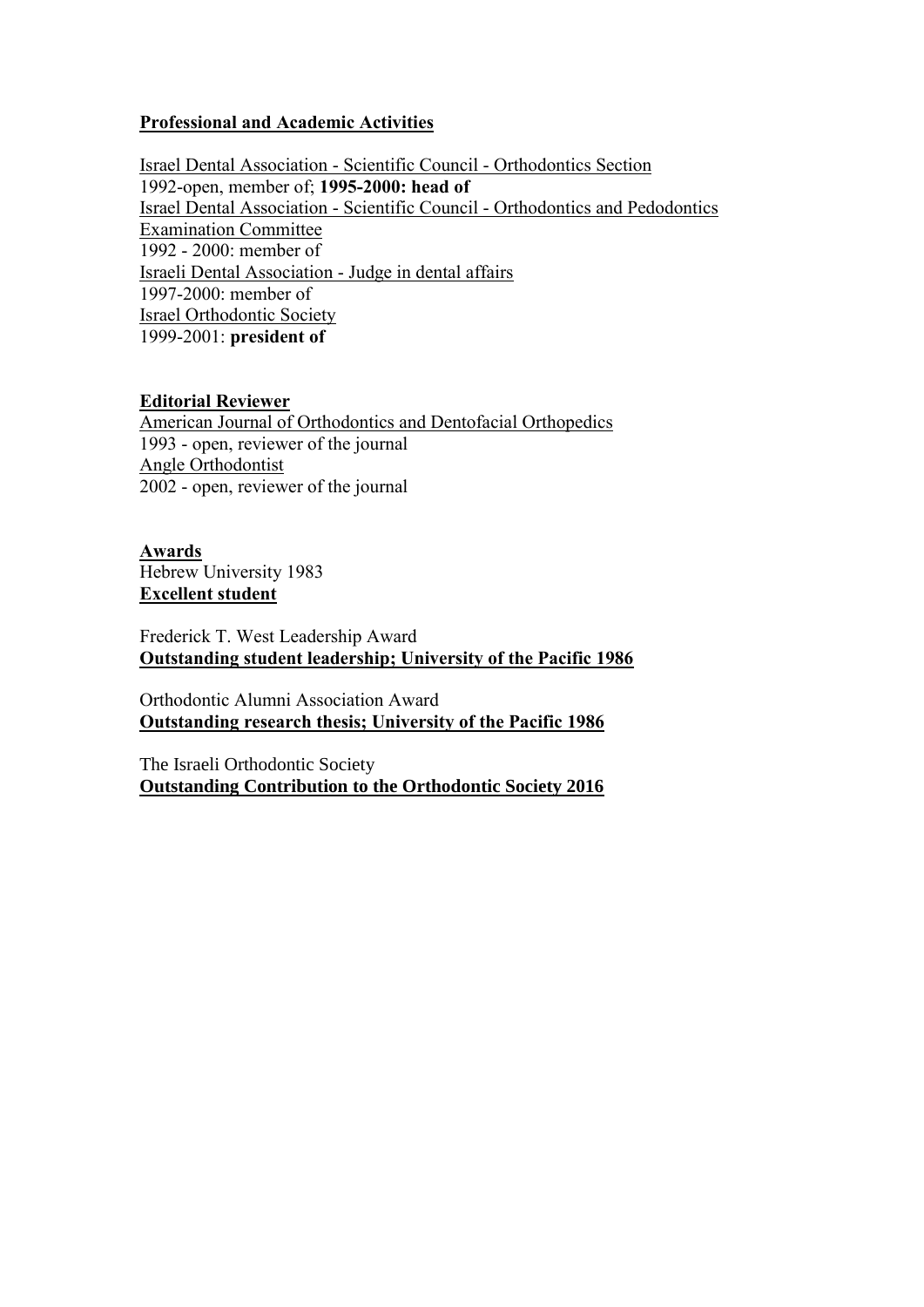# **Papers:**

1. Brezniak N. Roberts WE. Multiple fluorochrome histomorphometric analysis of rat trabecular bone J. of Dental Research, Volume 65:235 Special Issue, 1986.

2. Brezniak N. Roberts WE. Relative incidence of different color fluorochrome labels at four weekly interval in rat vertebrae The Anatomical Record, 214 (3):16A, March 1986.

3. Roberts WE. Turley PK Brezniak N. Fiedler PJ. Bone physiology and metabolism California Dental Association Journal 54-61, 1987.

4. Brezniak N. Ben-Yair S. Patient burnout - Behavior of young adults undergoing orthodontic treatment Stress Medicine 5(3) 183-188:1989

5. Brezniak N. Meidan Z. Leiberman M. Orthodontic positioning of an impacted supernumerary tooth:,report of a case Quintessence International 21(4):321-324, 1990.

 5a. Published later in: Quintessence - publication internacional de odontologia 4(3):171-174, 1991. 5b. Published later in:

Quintessence - The Japanese Edition 11(2):136-139, 1992.

6. Gross M. Brezniak N. Temporomandibular joint relation Dental Medicine 7(1): 3- 13, 1989.

7. Gleis R. Brezniak N. Leiberman M. Israeli cephalometric standards compared to Downs and Steiner analyses Angle Orthodontist 60(1):35-40, 1990.

8. Brezniak N. Lower first molar mesiobuccal root resorption J. Clin Orthod 24(1),25- 28, 1990.

9. Roberts WE. Brezniak N. Histomorphometry of surgical, biomechanical and gravitational effects at the macroscopic an microscopic levels Bone Symposium at Oregon Health Sciences University 147-172, 1991.

10. Peretz B. Brezniak N. Fusion of primary mandibular teeth: Report of a case: Journal of Dentistry for children 366-68:Sep-Oct, 1992.

11. Brezniak N. Wasserstein A. Root resorption after orthodontic treatment: Part 1. Literature review - Am J Orthod Dentofacial Orthop 103:62-66, 1993.

12. Brezniak N. Wasserstein A. Root resorption after orthodontic treatment: Part 2. Literature review - Am J Orthod Dentofacial Orthop 103:138-146, 1993.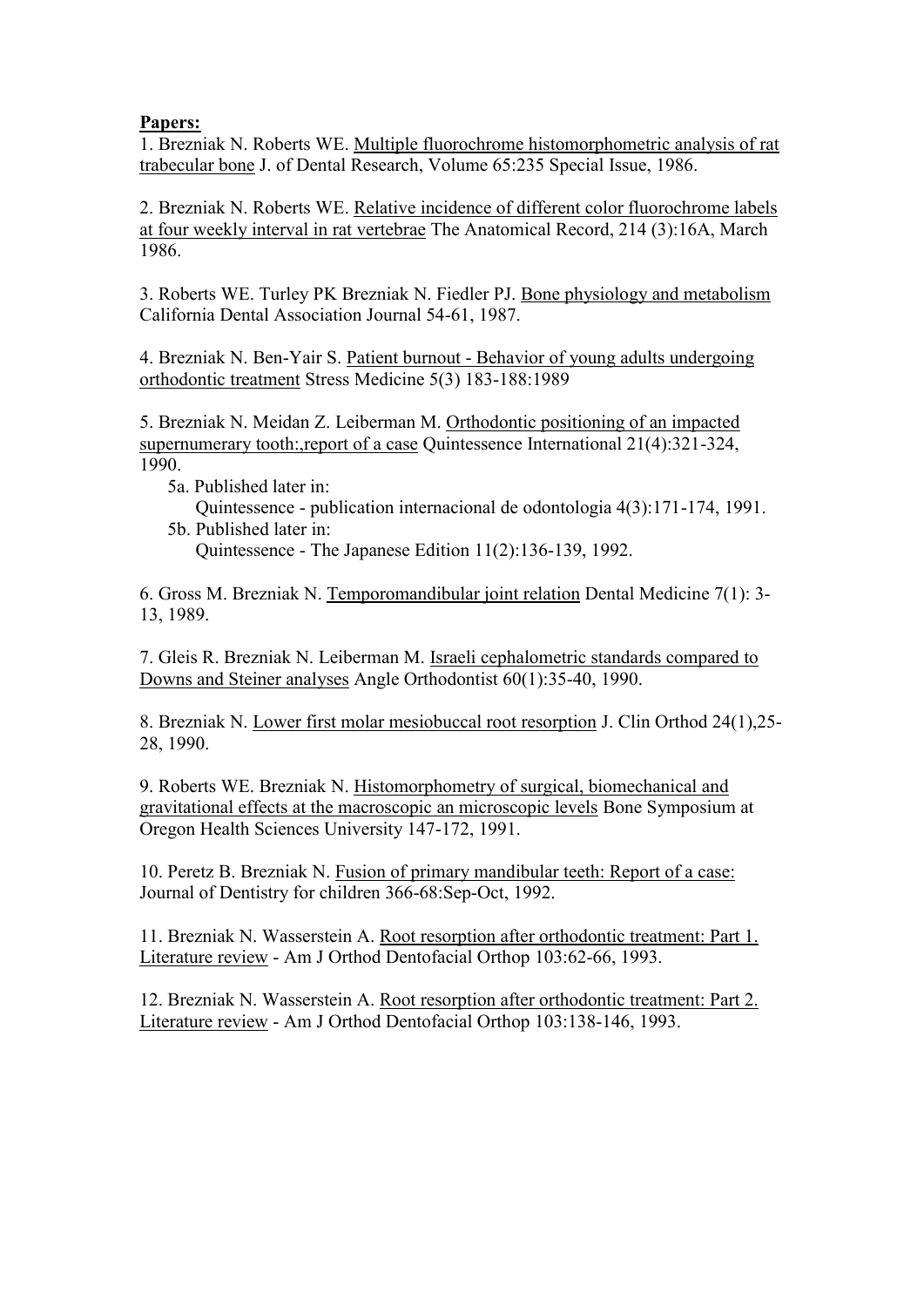13. Tzur B. Brezniak N. Ben-Yehuda A. Controlled tooth eruption as a means for restoration of local gingival esthetic defect - J. Clin Orthod 26(10):645-647, 1992.

14. Brezniak N. Ben-Yehuda A Shapira Y. Unusual mandibular canine transposition: A case report - Am J Orthod Dentofacial Orthop 104:91-4, 1993.

15. Root resorption associated with orthodontic treatment: Etiology and clinical aspects - J. Isr Dent Assoc 11(1): 48-54, 1994

16. Brezniak N. Wasserstein A. Transposition between canines and lateral incisors in the mandible - J. Isr Dent Assoc 1996; 13(4):28-33.

17. Brezniak N. Wasserstein A. Bilateral transposition in the mandible between canines and lateral incisors - report of a case - J. Isr Dent Assoc 1997; 14(1):22-26.

18. Wasserstein A. Tzur B. Brezniak N. Incomplete canine transposition and maxillary central incisor impaction - a case report - Am J Orthod Dentofacial Orthop 111(6):635-39, 1997.

19. Wasserstein A. and Brezniak N. Disclosing material usage to detect fixed retainers bonding failure. J. Clin Orthod. 32(10):598-599, 1998

20. Brezniak N. Livneh A. Strasburg S. Pras M. Serum IgD as a discriminator between Behcet's disease and Hyper IgD syndrome - Ann.Rheum. Dis. 57:255-256, 1998

21. Strasburg S. Livneh A. Brezniak N. Pras M. Long term effects of amyloid enhancing factor - Clin. Exp. Rheumatol.16:299-302, 1998

22. Brezniak N. Wasserstein A. Eini S. A "third party" eye injury caused by an orthodontic face bow - J. Clin Orthod.32(4):230-231,1998

23. Padeh S, Brezniak N, Zemer D, Pras E, Livneh A, Langevitz P, Migdal A, Pras M, Passwell JH. Periodic fever, aphthous stomatitis, pharyngitis, and adenopathy syndrome: clinical characteristics and outcome. J Pediatr 1999 Jul;135(1):98-101

24. Shtrasburg S. Pras M. Brezniak N. Dolitzki M. Livneh A.: Pregnancy and amyloidogenesis: I. Offspring of amyloidotic mice are not predisposed to develop amyloidosis. J Lab Clin Med 1999 Aug;134(2):168-72

25. Redilch M. Mazor Z. Brezniak N. Severe high angle Class II division 1 malocclusion with vertical maxillary Excess. Am J Orthod Dentofacial Orthop. 1999 Sep;116(3):317-320.

26. Gang N. Drenth JPH. Langevitz P., Zemer D., Brezniak N. Pras M. Van der meer JWM and Livneh A.. Activation of the Cytokine Network in Familial Mediterranean Fever. The Journal of Rheumatology, 26(4);890-897, 1999.

27. Brin I., Ben-Bassat Y. Heling I. and Brezniak N. Profile of an Orthodontic Patient at Risk of Dental Trauma. Endodo Dent Traumatol 2000;16:111-115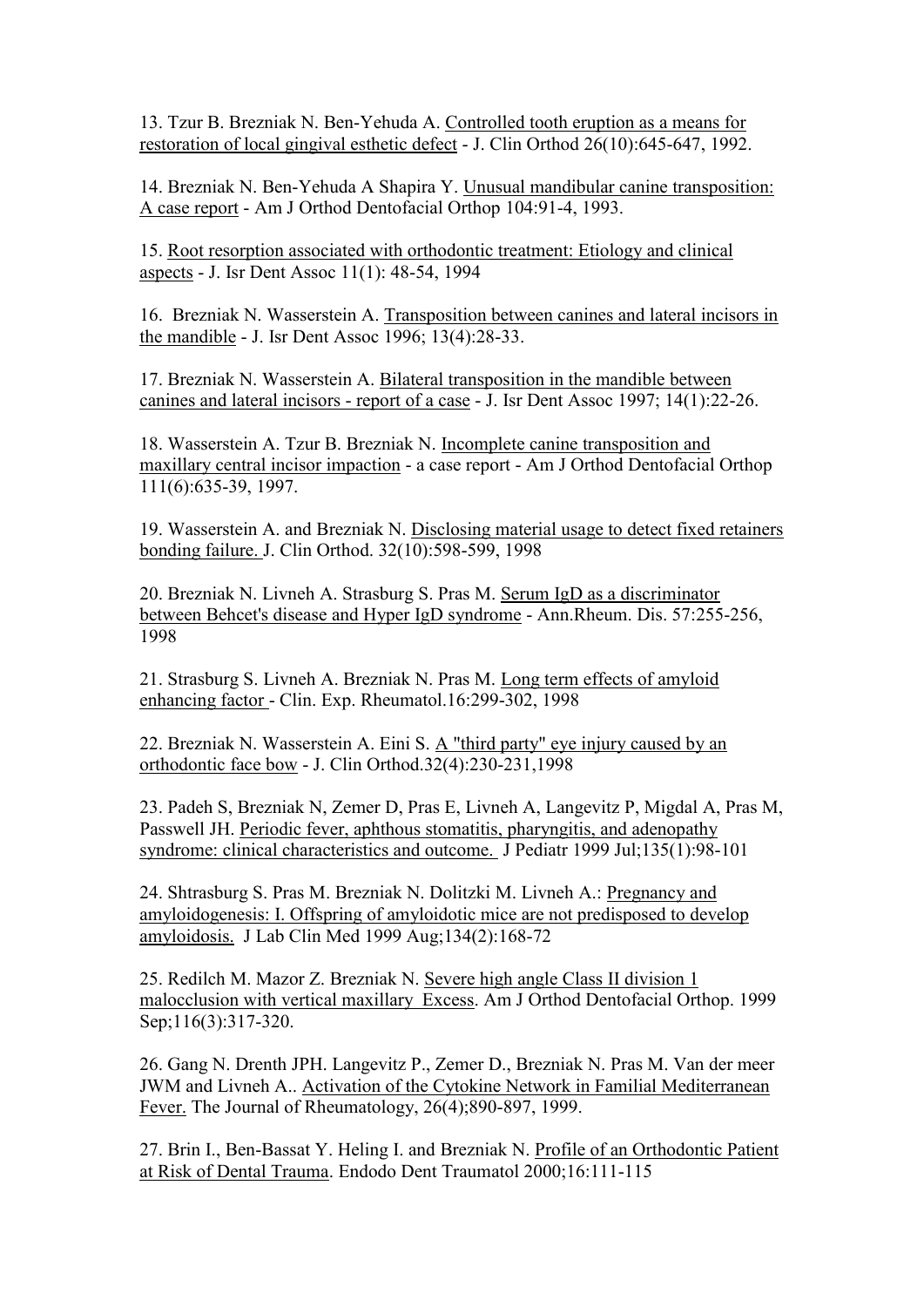28. Ben-Bassat Y. Brin I. and Brezniak N. Can Maxillary Incisor Trauma Be Predicted From Cephalometric Measurements - Am J Orthod Dentofacial Orthop. 2001 Aug;120(2):186-9.

29. Brezniak N. and Wasserstein A. Orthodontic Induced Inflammatory Root Resorption (OIIRR) - A contemporary review - Part I - Angle orthod. (72):175-179, 2002.

30. Brezniak N. and Wasserstein A. Orthodontic Induced Inflammatory Root Resorption (OIIRR) - Clinical considerations - Part II - Angle orthod. (72):180-184, 2002.

31. Brezniak N., Arad A., Heller M., Dinbar A. and Wasserstein A. The Pathognomonic Characterisitics of Angle Class II div 2 Malocclusion.- Angle orthod. (72):251-257, 2002.

32. Samuels RHA and Brezniak N. Orthodontic Facebows: Safety Issues and Current management - J. of Orthodontics (29):101-107, 2002.

33. Brezniak N.Goren S, Zoizner R, Heller M., Dinbar A, Arad A., and Wasserstein A. A Comparison between Three Ways to Accurately Measure Root Length. Angle Orthod.74(6):786-91, 2004.

34. Brezniak N.Goren S, Zoizner R, Shochat T., Heller M., Dinbar A, Arad A., and Wasserstein A. The Accuracy of the CEJ Identification on Periapical Films. Shochat T Angle Orthod.74(4):496-500, 2004.

35. Wasserstein A, Brezniak N. Shalish M, Heller M, Rakocz M. Angular Changes and Their Rates in Concurrence to Developmental Stages of Mandibular Second Premolar. Angle Orthod 74(3):332-6 2004.

36. Brezniak N.Goren S, Zoizner R, Heller M., Dinbar A, Arad A., and Wasserstein A. The use of an individual jig in measuring tooth length changes. Angle Orthod.74(6):780-5, 2004.

37. Goren S. Tzoizner R. Dinbar A. Levin L. Brezniak N. Prevalence of congenitally missing teeth in Israeli recruits. Refuat Hapeh Vehashinayim. Apr;22(2):49-53, 87. 2005.

38. [Rabinovich E, Livneh A, Langevitz P, Brezniak N, Shinar E, Pras M, Shinar Y.](http://www.ncbi.nlm.nih.gov/entrez/query.fcgi?db=pubmed&cmd=Retrieve&dopt=AbstractPlus&list_uids=15958759&query_hl=1&itool=pubmed_docsum) Severe disease in patients with rheumatoid arthritis carrying a mutation in the Mediterranean fever gene. Ann Rheum Dis. 64(7):1009-14. 2005.

39. Samuels RH, Brezniak N. A new labial palatal expander and stabilizer. J. Clin. Orthod 40(11): 665-70, 2006.

40. Brezniak N. Birnboim-Blau G. Bar-Hama P. Wasserstein A. Dinbar A. The inaccuracy of the panoramic film as a tool to determine tooth inclination. Accepted – World Fed. Orthod. 2007.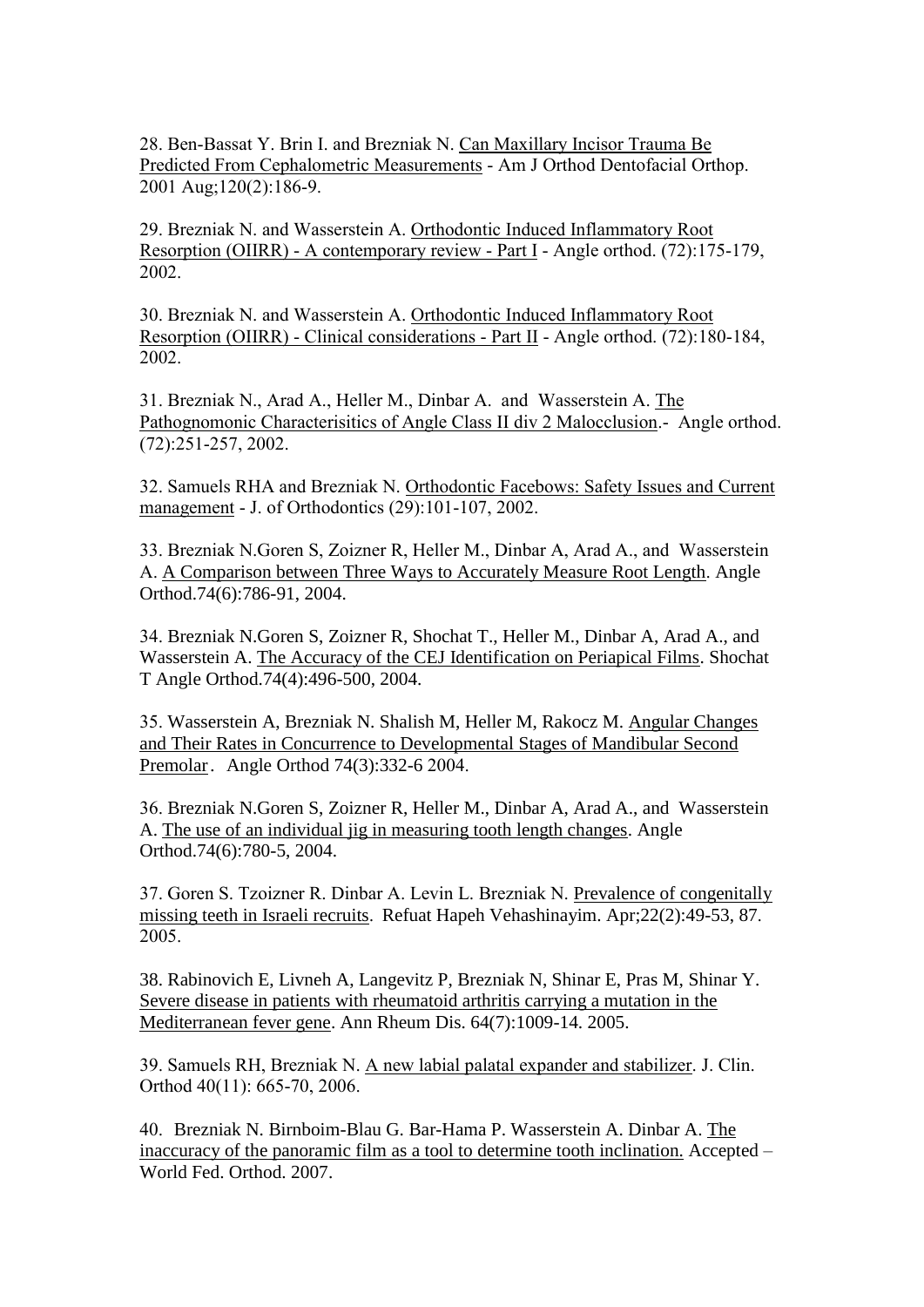41. Goren S. Brezniak N. Partial Orthodontic Treatment – A Case Report – and its implications. Accepted for publication - Refuat Hapeh Vehashinayim 2007.

42. Brezniak N. The clear plastic appliance: Point of view. Angle Orthod. Mar;78(2):381-2, 2008.

43. Brezniak N, Wasserstein A. Root resorption following treatment with aligners. Angle Orthod. 2008 Nov;78(6):1119-24.

44. Brezniak N. Turgeman R. Redlich M. Incisor inclination determined by the light rereflection zone on the tooth's surface. Quintessence Int. 2010 Jan-Feb;41(1):27-34.

45. Brezniak N, Protter N, Herman A, Turgman R, Zoizner R. [Biomechanics of self](http://www.ncbi.nlm.nih.gov/pubmed/20362889)[ligating brackets.](http://www.ncbi.nlm.nih.gov/pubmed/20362889) Am J Orthod Dentofacial Orthop. 2010 Apr;137(4):444;

46. Brezniak N. Krauss A Online Conferences. Refuat Hapeh Vehashinayim. 2011 Apr;28(2):76.

47. [Brezniak N,](http://www.ncbi.nlm.nih.gov/pubmed?term=Brezniak%20N%5BAuthor%5D&cauthor=true&cauthor_uid=22991875) [Birnboim-Blau G,](http://www.ncbi.nlm.nih.gov/pubmed?term=Birnboim-Blau%20G%5BAuthor%5D&cauthor=true&cauthor_uid=22991875) [Bar-Hama P,](http://www.ncbi.nlm.nih.gov/pubmed?term=Bar-Hama%20P%5BAuthor%5D&cauthor=true&cauthor_uid=22991875) [Zoizner R,](http://www.ncbi.nlm.nih.gov/pubmed?term=Zoizner%20R%5BAuthor%5D&cauthor=true&cauthor_uid=22991875) [Dinbar A,](http://www.ncbi.nlm.nih.gov/pubmed?term=Dinbar%20A%5BAuthor%5D&cauthor=true&cauthor_uid=22991875) [Wasserstein A.](http://www.ncbi.nlm.nih.gov/pubmed?term=Wasserstein%20A%5BAuthor%5D&cauthor=true&cauthor_uid=22991875) The inaccuracyof the panoramic radiograph as a tool to determine tooth inclination. [Refuat Hapeh Vehashinayim.](http://www.ncbi.nlm.nih.gov/pubmed/22991875) 2012 Jan;29(1):36-9,65.

48. [Brezniak N,](http://www.ncbi.nlm.nih.gov/pubmed?term=Brezniak%20N%5BAuthor%5D&cauthor=true&cauthor_uid=23256396) [Wasserstein A,](http://www.ncbi.nlm.nih.gov/pubmed?term=Wasserstein%20A%5BAuthor%5D&cauthor=true&cauthor_uid=23256396) [Shmuli T.](http://www.ncbi.nlm.nih.gov/pubmed?term=Shmuli%20T%5BAuthor%5D&cauthor=true&cauthor_uid=23256396) Light reflection zone on the incisors' surface-a new parameter for smile esthetics evaluation. [Refuat Hapeh Vehashinayim.](http://www.ncbi.nlm.nih.gov/pubmed/23256396) 2012 Jul;29(3):39-43,

49. Brezniak N, Krauss A. [Success has many parents while failure is an orphan.](http://www.ncbi.nlm.nih.gov/pubmed/23256398)  Refuat Hapeh Vehashinayim. 2012 Jul;29(3):61,60.

50. [Coval M,](http://www.ncbi.nlm.nih.gov/pubmed?term=Coval%20M%5BAuthor%5D&cauthor=true&cauthor_uid=23697299) [Wasserstein A,](http://www.ncbi.nlm.nih.gov/pubmed?term=Wasserstein%20A%5BAuthor%5D&cauthor=true&cauthor_uid=23697299) [Brezniak N.](http://www.ncbi.nlm.nih.gov/pubmed?term=Brezniak%20N%5BAuthor%5D&cauthor=true&cauthor_uid=23697299) Lip angle and the position of the maxillary lateral incisor--post orthodontics retention considerations. [Refuat Hapeh](http://www.ncbi.nlm.nih.gov/pubmed/23697299)  [Vehashinayim.](http://www.ncbi.nlm.nih.gov/pubmed/23697299) 2013 Jan;30(1):44-50,71.

51. Brezniak N. Listen to your body. Refuat Hapeh Vehashinayim (1993). 2013 Jul;30(3):64.

52. Brezniak N, Wasserstein A. Defining and framing orthodontitis: a new term in orthodontics. Angle Orthod. 2014;84:568–69.

53. [Shmuli T,](https://www.ncbi.nlm.nih.gov/pubmed/?term=Shmuli%20T%5BAuthor%5D&cauthor=true&cauthor_uid=25219098) [Wasserstein A,](https://www.ncbi.nlm.nih.gov/pubmed/?term=Wasserstein%20A%5BAuthor%5D&cauthor=true&cauthor_uid=25219098) [Turgeman R,](https://www.ncbi.nlm.nih.gov/pubmed/?term=Turgeman%20R%5BAuthor%5D&cauthor=true&cauthor_uid=25219098) [Brezniak N](https://www.ncbi.nlm.nih.gov/pubmed/?term=Brezniak%20N%5BAuthor%5D&cauthor=true&cauthor_uid=25219098) Differences between laypersons and orthodontists in recognizing the light reflection zone on the maxillary central incisors crowns. [Refuat Hapeh Vehashinayim \(1993\).](https://www.ncbi.nlm.nih.gov/pubmed/25219098) 2014 Jul;31(3):26-30, 60-1.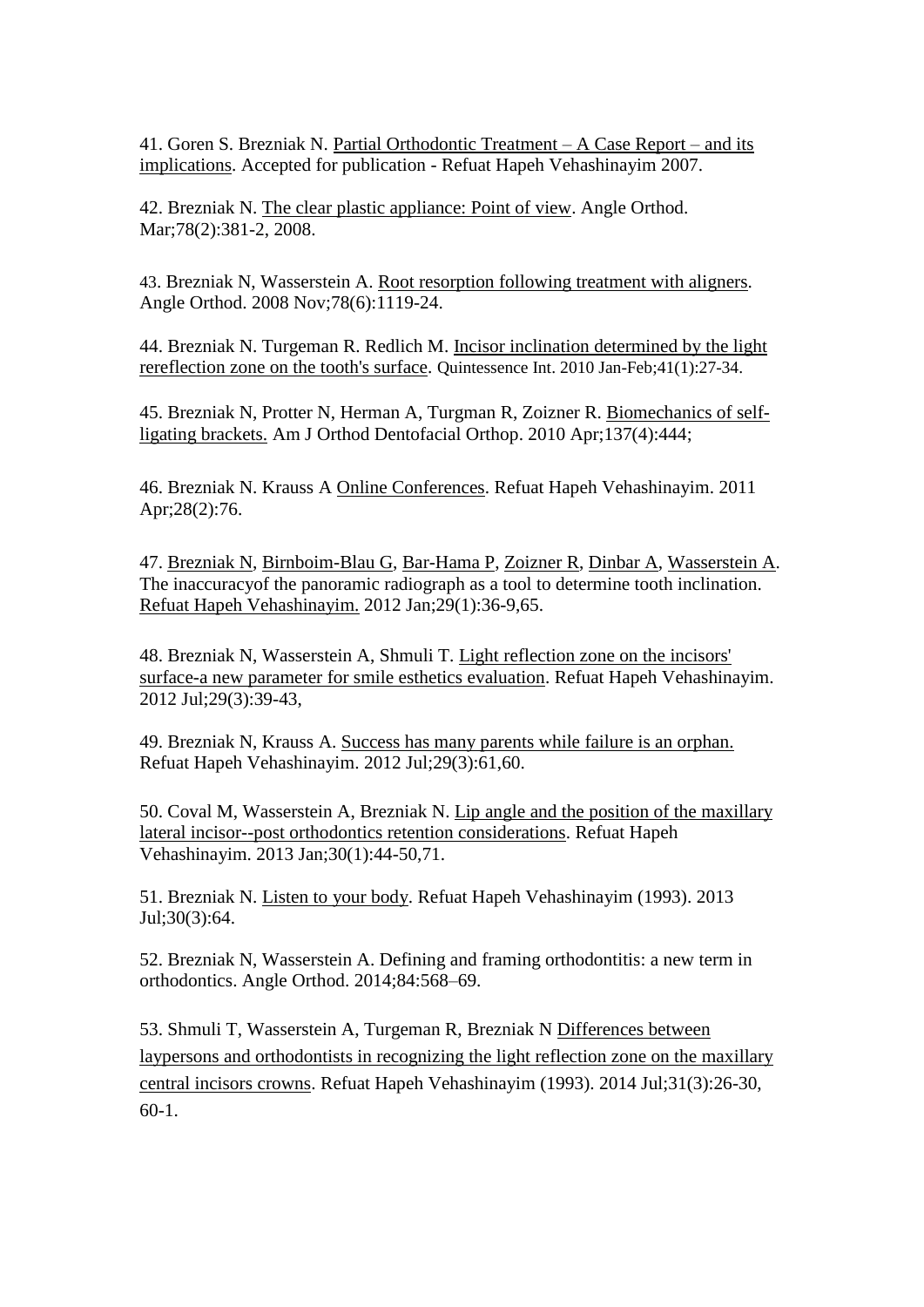54. [Brezniak N,](http://www.ncbi.nlm.nih.gov/pubmed?term=Brezniak%20N%5BAuthor%5D&cauthor=true&cauthor_uid=23256396) [Wasserstein A.](http://www.ncbi.nlm.nih.gov/pubmed?term=Wasserstein%20A%5BAuthor%5D&cauthor=true&cauthor_uid=23256396) Orthodontic Root Resorption – A New Perspective, Guest Editorial. The Angle Orthodontist. 2016; 86(6), 1056-57.

# **Oral Presentations:**

1. Brezniak N. Gleis R. Laor A. Gershon F. Comparison between sexes and ethnic groups of cephalometric norms of Israeli young Adults IADR Israeli Division No 27, 1989

2. Brezniak N. Gleis R. Laor A. Gershon F. Cephalometric norms of Israeli young adults IADR Israeli Division No 28, 1989.

3. Brezniak N. Renert A. Avraham Z. Cephalometric study of relaxed versus strained lips relation IADR Israeli Division No 60, 1990.

4. Heller M. Arad A. Wasserstein A. Brezniak N. The Relative Position of Angle Cl II/2 Malocclusion in Comparison to Cl II/1 and Cl I Angle Malocclusion - IADR Israeli Division 1995, No 28.

5. Arad A. Heller M. Wasserstein A. Brezniak N. Cephalometric Parameters Featuring Israelis with Angle Cl II/2 Malocclusion - IADR Israeli Division 1995, No 27.

6. Brezniak N. Wasserstein A. Dinte A. Cephalometric Parameters of Angle Cl II/1 Malocclusion Patients Treated by 3 Types of Functional Orthopedic Appliances - IADR Israeli Division 1995, No 25.

7. Wasserstein A. Brezniak N. Dinte A. Comparison Between Angle Cl II/1 Malocclusion Cephalometric Parameters of Israelis and a Michigan Study - IADR Israeli Division 1995, No 31.

8. Dinte A Dinbar A. Brezniak N. Wasserstein A. A Comparison between 3 A-P Cephalometric Measurements in a Group of Anterior Open Bite Patients - IADR Israeli Division 1995, No 30.

9. Arad A. Heller M. Brezniak N. Wasserstein A. Angle Cl II/2 Malocclusion - A Comparative Study with the Literature - IADR Israeli Division 1995, No 29.

10. Dinbar A. Dinte A. Wasserstein A. Brezniak N. A Cephalometric Comparison Between Two Anterior Open Bite Subgroups Differentiated by WITS. - IADR Israeli Division 1995, No 32.

11. Padeh S, Brezniak N. Zemer D. Pras E. Livneh A. Langevitz P. Migdal A. Pras M. Passwell JH: Periodic fever, aphthous stomatitis, pharyngitis and adenopathy syndrome: clinical characteristics and outcome. Presented at the 1998 Pediatric Academic Societies, Annual Meeting May 1-5, 1998, New Orleans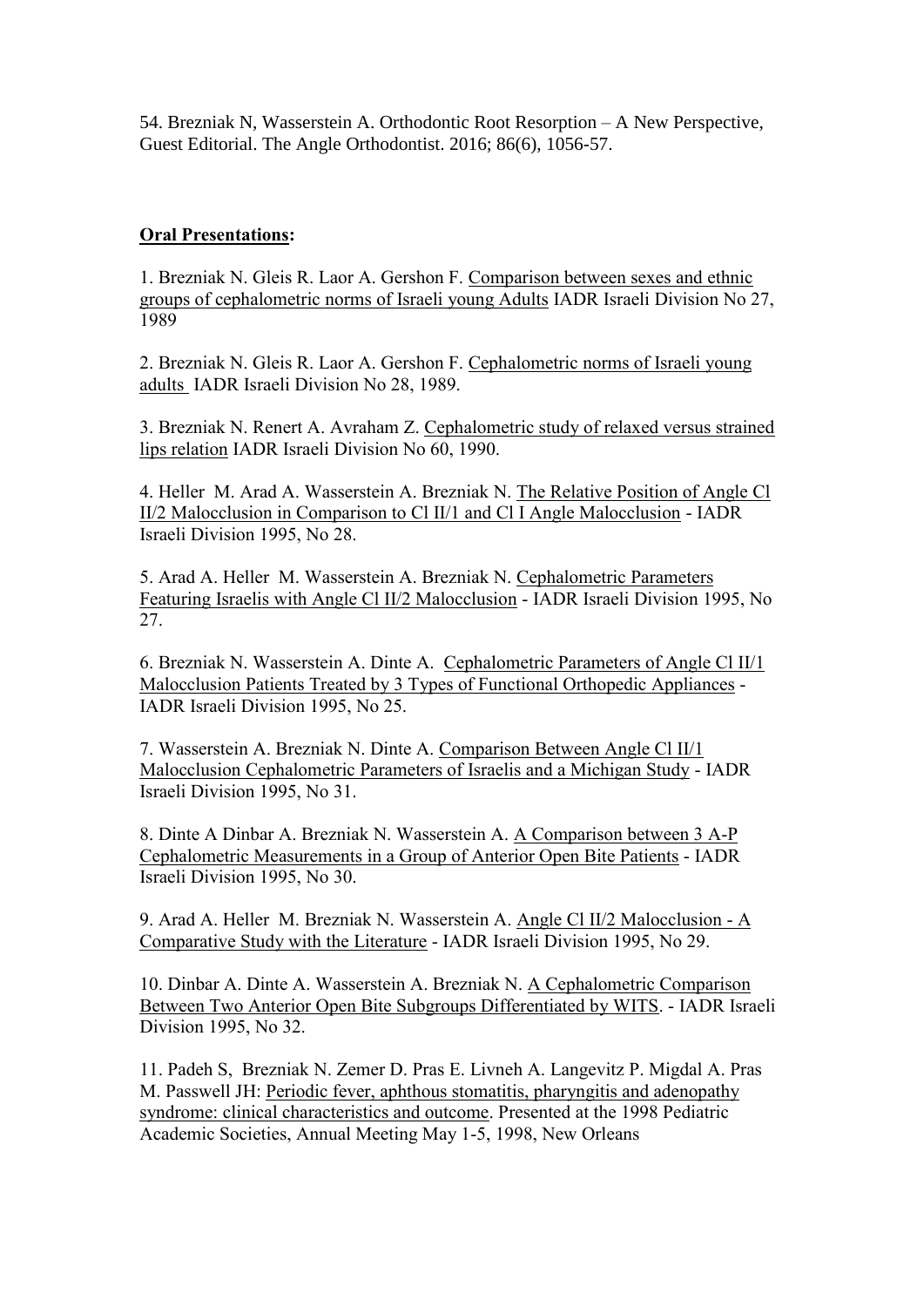12. Does Angle Class II division 2 have a unique skeletal pattern? Oral presentation at the American Association of Orthodontists 99th Annual Session, May 14-18, 1999.

13. Brezniak N., Ben-Bassat Y, and Brin I. Can We Predict the Profile of a Trauma-Susceptible Patient? presented in the Pedodontic Annual Session, Eilat, 1999

14. Brezniak N,. Ben-Bassat Y. Heling I. and Brin I. Overjet, Lip Coverage and Traumatic Injury Among Orthodontic Patients. IADR, June 1999

15. Can Occurence of Dental Trauma Be Predicted. Oral presentation at the 7th International Congress of the Turkish orthodontic Society, Istanbul June 2000.

16. Can Occurence of Dental Trauma Be Predicted by Analyzing Cepgalograms Values. Oral presentation at the 6th Panhellenic Orthodontic Congress, Athens, Sept-Oct. 2000.

17. Root Resorption - an update. Oral presentation at the 6th Panhellenic Orthodontic Congress, Athens, Sept-Oct. 2000.

18. Congenital missing laterals - Oral presentation at the Israeli Dental Association Meeting, Nov 22-23, 2001

19. Goren S., Zoizner R., Heller A., Dinbar A., Shochat T., Brezniak N. CEJ Identification as a Landmark for Tooth Length Measurements - Presented at the IADR Israeli Division 2002

20. Goren S., Zoizner R., Heller A., Dinbar A., Shochat T., Brezniak N. The Accuracy of Crown to Root Ratio as measured on PA film - Presented at the IADR Israeli Division 2002.

21. Root Resorption - an update. Oral presentation at the American Association of Orthodontics, San Francisco, May 2005.

22. Root Resorption - an update. Oral presentation at the 5th World Federation of Orthodontics, Paris, Sept 2005.

23. Bar-Hama P, Birnboim G. Brezniak N. Which are the most valuable predictor parameters to the PAR index? – Presented at the IADR Israeli Division 2004.

24. . Bar-Hama P, Birnboim G. Brezniak N. The PAR Index – Presented at the IADR Israeli Division 2004.

25. The Utility of the PAR Index. Oral presentation at the 6th Interdisciplinary Israel Orthodontic Society Congress Jerusalem December, 2005

26. Root Resorption - an update. Oral presentation at the 40th anniversary of the Orthodontic Department in Hadassah Dental School, December 2005

27. Root Resorption - an update. Oral presentation at the British Orthodontic Society, Harrogate, September 2007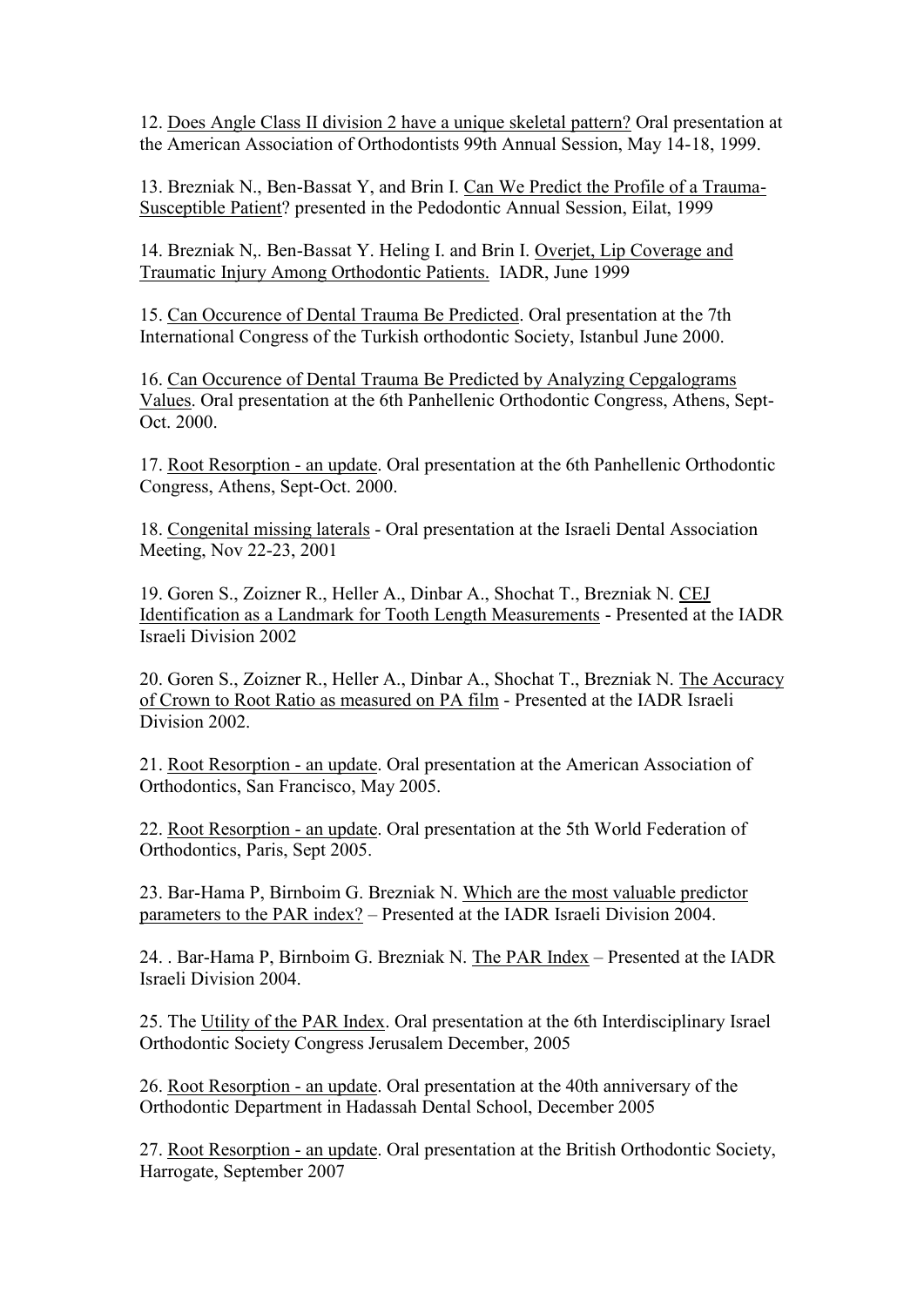28. The Gordian Knot between the Orthodontist and his Patients. Oral presentation at the British Orthodontic Society, Harrogate, September 2007

29. Decision making process. Oral presentation at the Oral Rehabilitation Association meeting. Tel-Aviv, Israel April  $1<sup>st</sup>$ , 2009

30. Root Resorption: Keynote speaker at the American Association of Orthdontics meeting – Boston, USA May  $3^{rd}$  2009.

31. Keynote speaker at the World Federation of Orthodontists – Sydney, Australia, February 10, 2010.

32. Incisor inclination determined by the light rereflection zone on the tooth's surface Brezniak N. Turgeman R. Redlich M.. Presented at the IADR meeting in Greece 2008.

33. Root resorption – The Algorithm for making a clinical decision- Brezniak N. Hong-Kong, Feb 26, 2010.

34. Incisor Inclination – Brezniak N. AAO convention May 2011.

35. Root Resorption and Incisor Inclination – Brezniak N. Paris, Local Organization. July 2011.

36. Trauma and Orthodontic Treatment – Brezniak N and Wasserstein Atalia, Jerusalem April 2013

37. Orthodontic Root Resorption – Sign, Symptom, Disease, A New Concept and a New Perspective. Brezniak N. and Wasserstein A. AAO Convention May 2013, Philadelphia.

38. Dental Trauma – Diagnosis and Treatment, Brezniak N and Wasserstein A – School of Dentistry, Hebrew University, April 2013, Jerusalem.

39. Reframing Orthodontic Root Resorption – Brezniak N. Local meeting at Warsaw Poland, August 2013.

40. Orthodontitis versus Periodontitis – Brezniak N. Periodontology and Osteointegration Society, February 2015, Tel-Aviv.

41. Biomechanics of Root Resorption – Burstone memorial pre-symposium, Indianapolis, October 2015.

42. Orthodontics Problems in Young Adults. Clalit Smile Meeting. December 2015, Nazarath.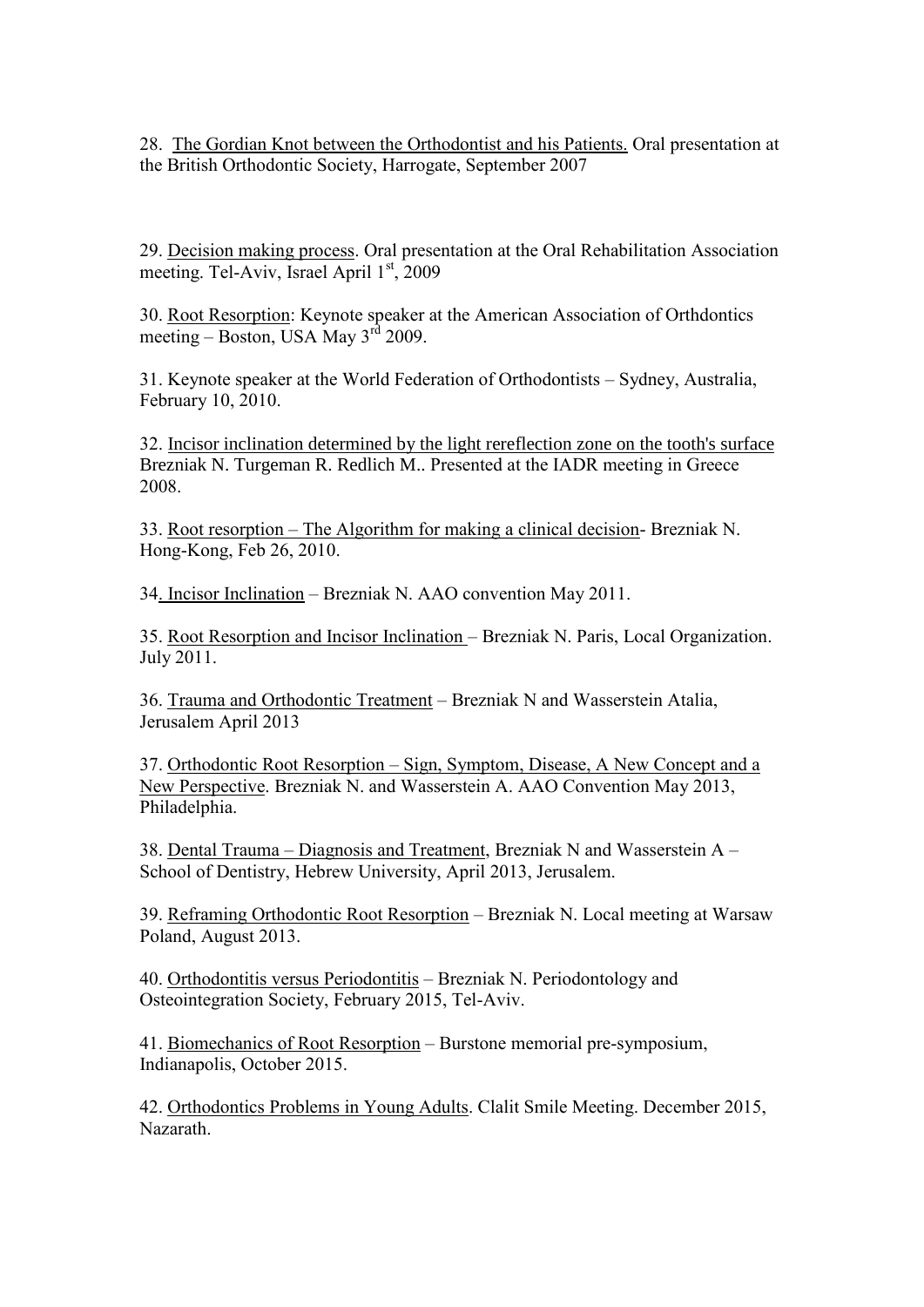43. Biomechanics of Root Resorption - Brezniak N and Wasserstein Atalia, AAO Convention May 2016, Orlando.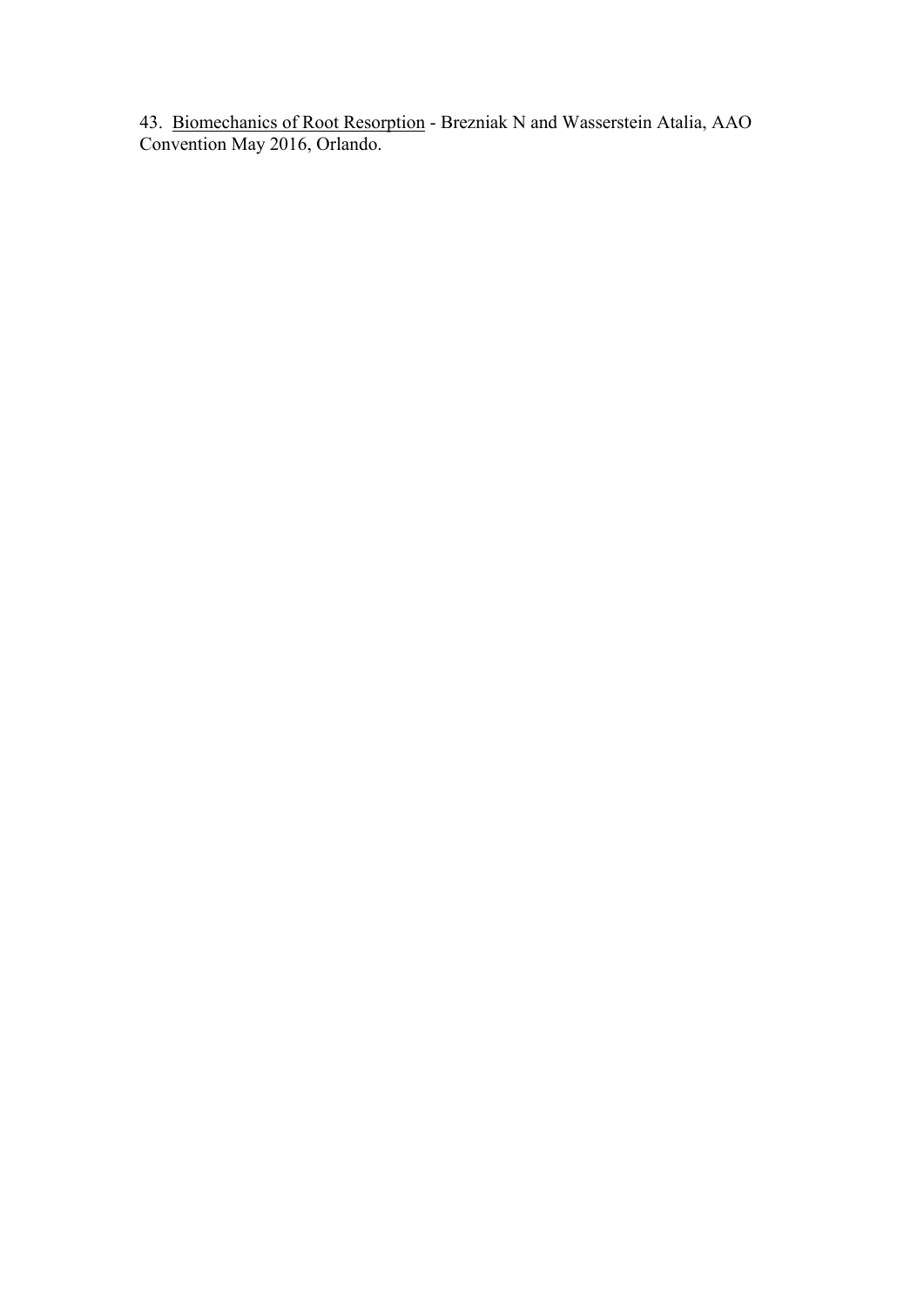# **Chapters in Books:**

1. Roberts WE. Garetto LP. Brezniak N. Bone physiology and metabolism - in: Contemporary Implant Dentistry. Ed. Carl E. Misch, Pub. Mosby - year book, Inc. 327-353, 1993.

2. Shtrasburg S. Pras M. Brezniak N. Livneh A. Offspring of amyloidotic mice have no increased susceptibility to develop amyloidosis. in: Amyloid and Amyloidosis. Ed. Kyle RA, Gertz MA, Pub. Parthenon Publishing - pp. 393-395, 1998

3. Gang N. Drenth JPH. Livneh A. Langevitz P. Zemer D. Brezniak N. Pras M. Van der meer JWM. Activation of the Cytokine network in Familial Mediterranean Fever (FMF) -in: Familial Mediterranean Fever (FMF). Ed. Sohar E, Gafni j, Pras M, Pub. Freund Publishing House Ltd, London. 1998.

4.Brezniak N. and Wasserstein A. Orthodontitis: The Inflammation Behind Tooth Movement and Orthodontic Root Resorption. in: Biology of Orthodontic Tooth Movement Ed: Bhavna Shroff. Pub. Springer International Publisher Switzerland 2016.

# **Letters**:

1. Brezniak N. International membership: Referrals - Letter to the editor. American Journal of Orthodontics and Dentofacial Orthopedics 105:19A-20A, 1994.

2. Brezniak N. Further comment on international referrals - Letters to the editor. American Journal of Orthodontics and Dentofacial Orthopedics 106:21A, 1994.

3. Dinte A. Brezniak N. Wasserstein A. Anteroposterior dysplasia indicator [letter] - Angle-Orthod. 1995; 65(6): 384-5.

4. Brezniak N. Arad A. Heller M. Wasserstein A. Class II division 2 Skeletal pattern - Letter to the Editor - Angle Orthodontists 68(2):104,1998.

5. Brezniak N, Wasserstein A. The new Locking Facebow: Its use and more. American Journal of Orthodontics and Dentofacial Orthopedics 115(1);19A,1999

6. Sheskin R and Brezniak N. Erbium YAG Laser - A Surprising Clinical Finding. Letter to the Editor. Pediatric dentistry 2000; 22(3):186.

7. Padeh S, Brezniak N, Zemer D, Pras E, Livneh A, Langevitz P, Migdal A, Pras M, Passwell JH.

Reply. J Pediatr. 2000 Sep;137(3):439-40. No abstract available.

8. Barash J. Pirogovsky A. Livneh A. Brezniak N. Dror Y. Hahn T. Colchicine treatment in familial Mediterraneam fever: An indirect effect on in-vitro serum amyloid A secretion via leukocyte derived factor. Clin Exp Rheum 19 (Suppl 24) 2001.